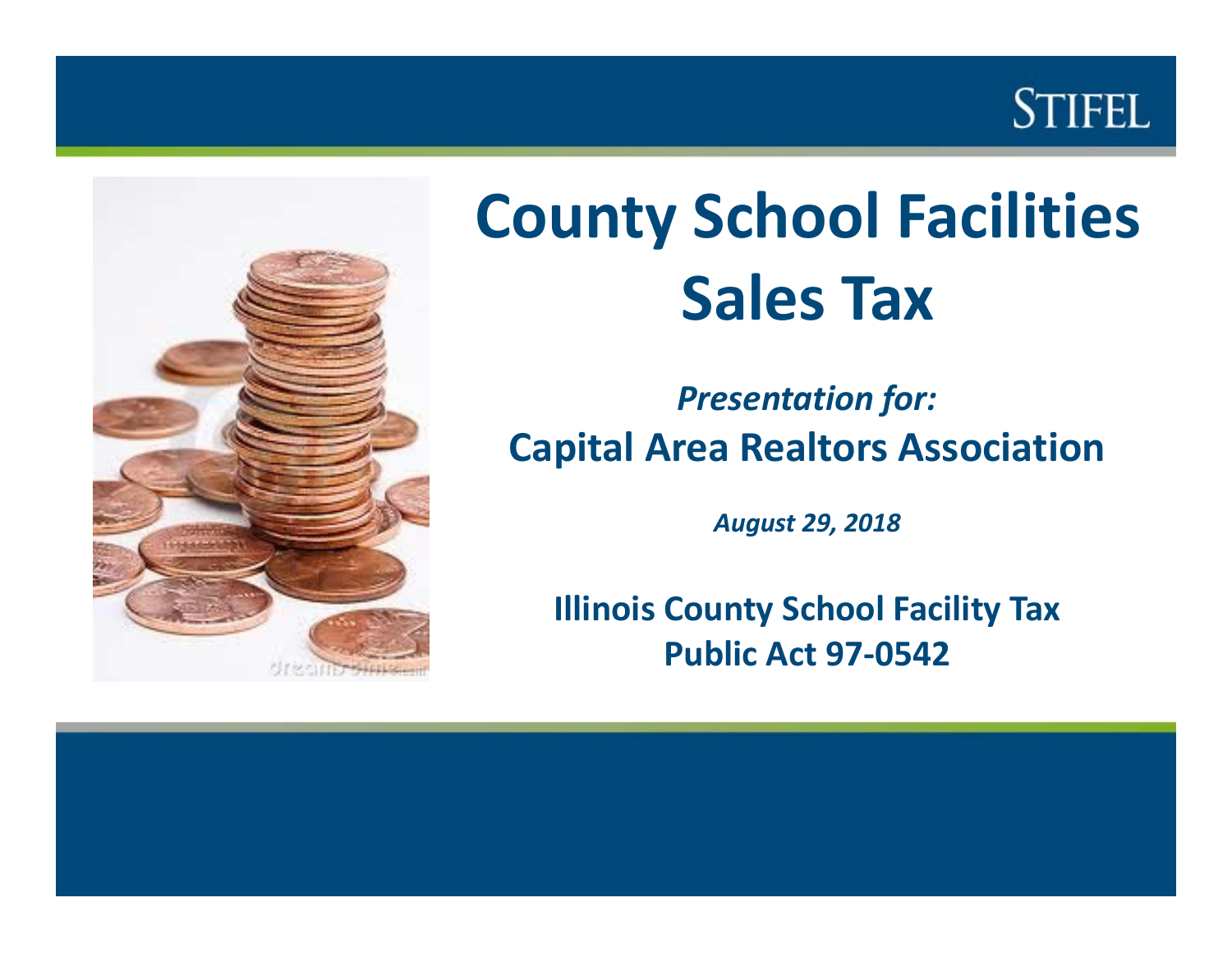#### **STIFEL** Illinois County School Facilities Sales Tax Map *(as of August, 2018)*

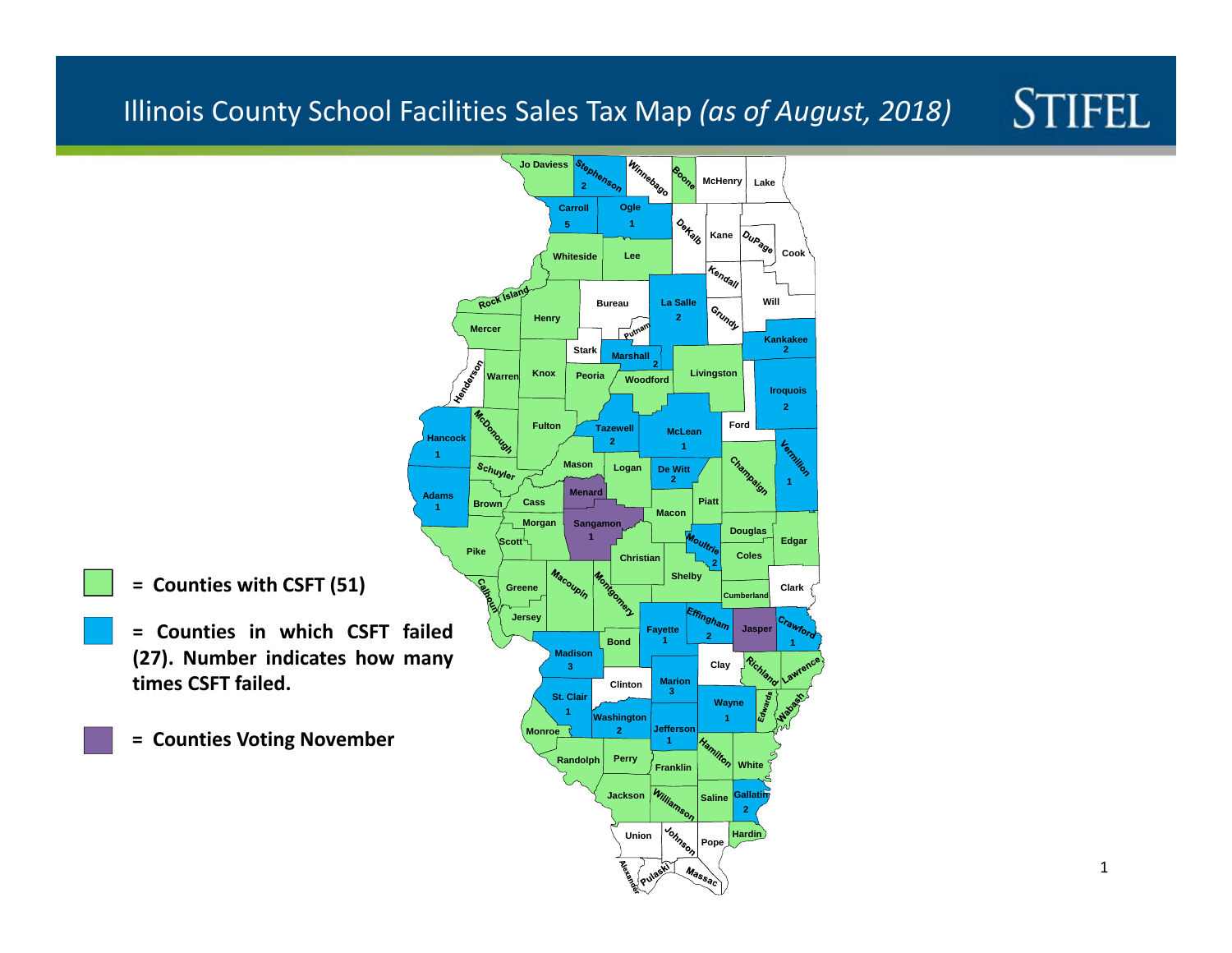## **What is Taxed**



- •• Sales Tax Base:
	- –Everything in the municipal and county sales tax base is included in the tax base **except for**:
		- Cars, Trucks, ATVs
		- Boats & RVs
		- Mobile homes
		- Unprepared Food
		- Drugs (including over‐the‐counter and vitamins)
		- Farm Equipment and Parts
		- Farm Inputs
		- Services are not taxed

–If it is not currently taxed, it will not be taxed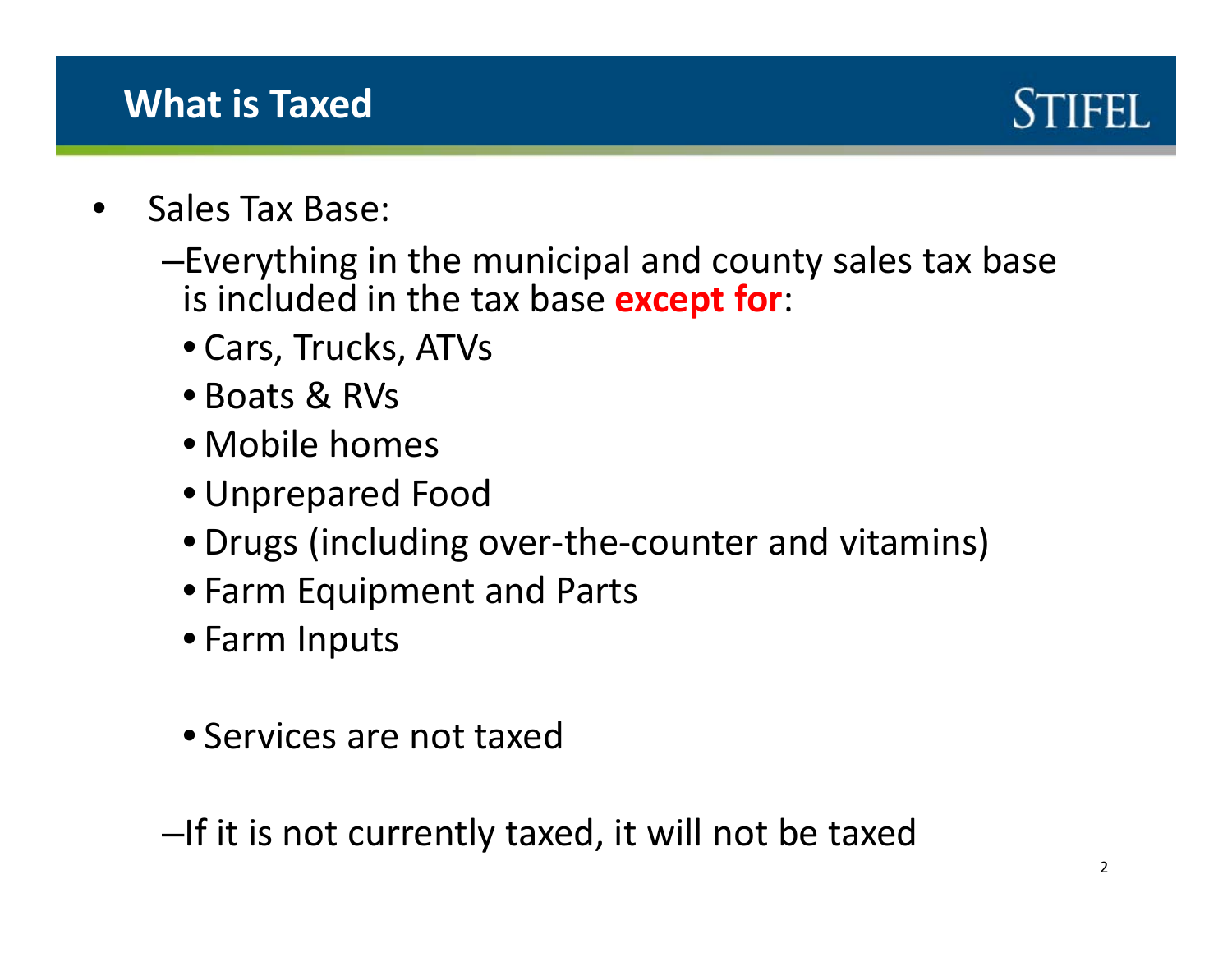### **Uses for Revenue**

# **STIFEL**

#### **Uses of Sales Tax**

**NewAdditions & Renovations Text Books Security, Entrances, Safety, Disabled Access Buses Technology Infrastructure Detached Furniture & Fixtures ArchitecturalDurable Equipment (non‐moveable items) Moveable Equipment Fire PreventionLandEnergy Efficiency Parking Lots DemolitionRoof Repairs Refund Bonds or Abate Property Taxes Levied to Pay Bonds Issued for Capital Purposes**

**Every district decides for themselves how to spend the funds**

#### **Ineligible Uses**

**Facilities Direct Instructional Costs**

**Planning Computers**

**and Life Safety Operating Costs**

**Acquisition Salaries and Overhead**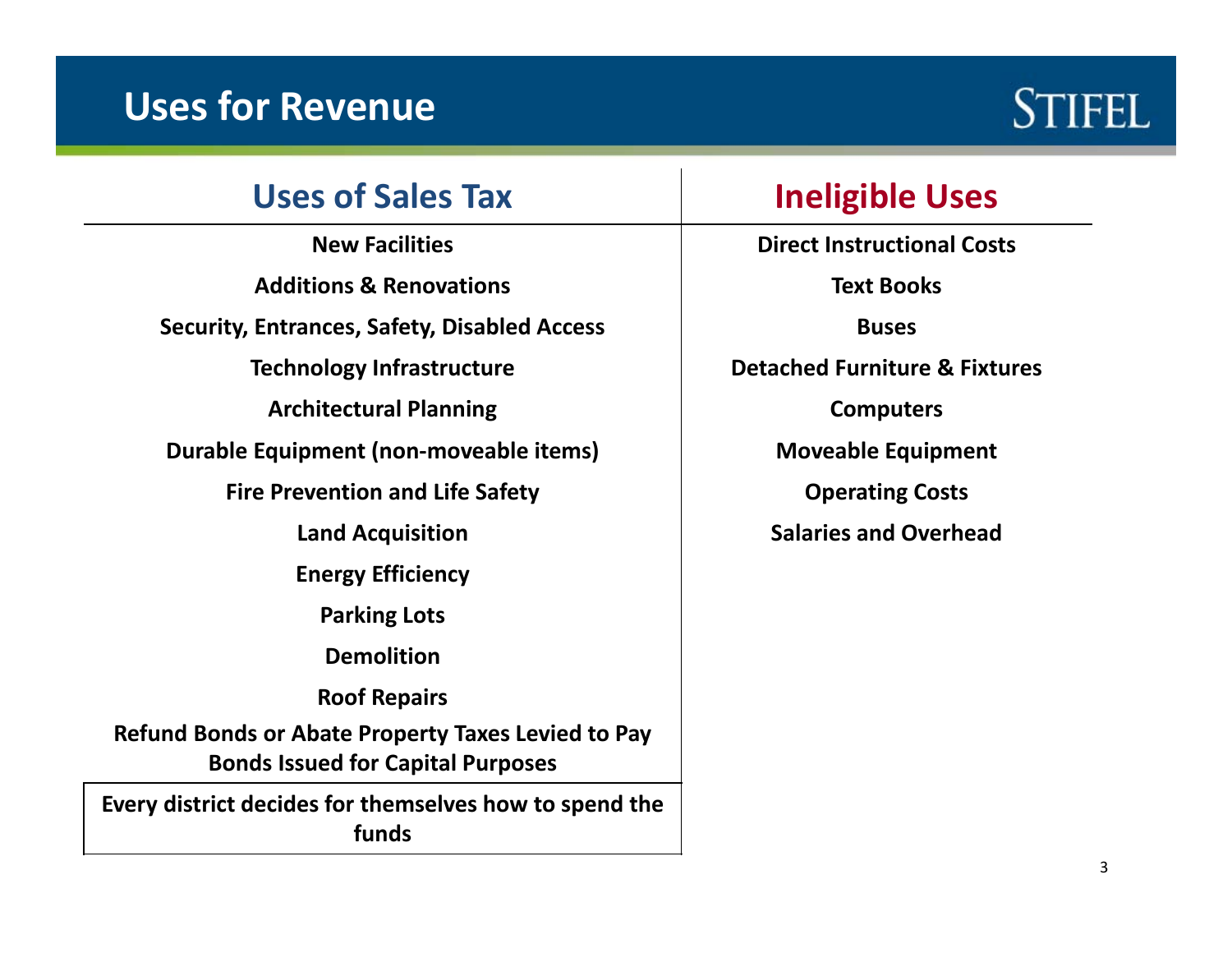#### **County School Facility Tax Worksheet for Sangamon County Schools Debt Capacity and Abatement Impact Per District**

#### **D R A F T**

|                  |                               | 3                   | 4      | 5                 | 6                           |              | 8              | 9                               | <b>10</b>          | 11                      | 12                                         | 13                               |
|------------------|-------------------------------|---------------------|--------|-------------------|-----------------------------|--------------|----------------|---------------------------------|--------------------|-------------------------|--------------------------------------------|----------------------------------|
|                  |                               |                     |        |                   |                             |              |                |                                 |                    |                         |                                            |                                  |
|                  |                               |                     |        |                   |                             |              |                |                                 |                    |                         |                                            |                                  |
|                  |                               |                     |        |                   |                             |              |                | <b>Estimated Debt</b>           |                    |                         |                                            |                                  |
|                  |                               |                     |        |                   |                             |              |                | <b>Issuance with 0%</b>         |                    |                         | Potential                                  |                                  |
|                  |                               |                     | $%$ of |                   |                             |              |                | <b>Annual Growth in</b>         |                    | <b>Fiscal Year 2018</b> | <b>Abatement</b><br><b>Available Based</b> | <b>Effective</b><br>Abatement \$ |
|                  |                               |                     | EAV in |                   | 2017-18 Housed              |              |                | Sales Tax, 1.25x                | Final              | Debt Service per        | on LESSER of                               | Amount per                       |
|                  |                               |                     | the    | 2017-18           | <b>Enrollment</b>           |              |                | Adjusted Annual Coverage @ 4.5% | <b>Maturity</b> of | District from 2017      | <b>CSFT</b> Funds or                       | \$100,000 House                  |
|                  |                               | 2017 District Total | County | Housed            | adjusted for in- Percent of |              | CSFT per       | Rate for 20 Years               | <b>Existing</b>    | <b>County Tax Rate</b>  | <b>FY 2018 Debt</b>                        | <b>Value Based on</b>            |
| County           | <b>District</b>               | EAV(1)              | (1)    | <b>Enrollment</b> | County EAV (2)              | <b>Total</b> | District $(3)$ | (4)                             | Debt               | <b>Sheet</b>            | <b>Service</b>                             | column $12(5)$                   |
| <b>Sangamon</b>  | Tri City CUSD 1               | \$82,491,736        | 100%   | 558               | 558                         | 1.9%         | \$391,434      | \$4,073,400                     | 12/1/2032          | \$619,760               | \$0.47                                     | \$129.70                         |
| <b>Sangamon</b>  | <b>Rochester CUSD 3A</b>      | \$271,036,661       | 99%    | 2,247             | 2,223                       | 7.5%         | \$1,559,370    | \$16,227,349                    | 2/1/2035           | \$2,592,389             | \$0.58                                     | \$157.26                         |
| <b>Sangamon</b>  | <b>Ball Chatham CUSD 5</b>    | \$771,510,203       | 100%   | 4.807             | 4.807                       | 16.2%        | \$3,372,085    | \$35,091,098                    | 2/1/2029           | \$5,188,435             | \$0.44                                     | \$119.47                         |
| Sangamon         | <b>Pleasant Plains CUSD 8</b> | \$220.384.118       | 99%    | 1,267             | 1,257                       | 4.2%         | \$882,103      | \$9,179,470                     | 2/15/2022          | \$790,438               | \$0.36                                     | \$98.03                          |
| <b>Sangamon</b>  | <b>Auburn CUSD 10</b>         | \$119,079,157       | 100%   | 1,333             | 1,328                       | 4.5%         | \$931,591      | \$9,694,459                     | 12/1/2034          | \$651,336               | \$0.55                                     | \$149.51                         |
| Sangamon         | Pawnee CUSD 11                | \$75,886,632        | 73%    | 605               | 442                         | 1.5%         | \$309,823      | \$3,224,130                     | 12/1/2022          | \$185,244               | \$0.24                                     | \$66.72                          |
| <b>Sangamon</b>  | <b>Riverton CUSD 14</b>       | \$124,357,295       | 100%   | 1.374             | 1.374                       | 4.6%         | \$963,854      | \$10,030,199                    | 1/15/2026          | \$949,851               | \$0.76                                     | \$208.77                         |
| Sangamon         | Williams ville CUSD 15        | \$187,378,290       | 98%    | 1,539             | 1,516                       | 5.1%         | \$1,063,167    | \$11,063,688                    | 1/1/2021           | \$1,765,000             | \$0.57                                     | \$155.09                         |
| <b>Sangamon</b>  | <b>New Berlin CUSD 16</b>     | \$187,312,017       | 98%    | 924               | 908                         | 3.1%         | \$637,210      | \$6,631,033                     | 12/1/2026          | \$1,620,877             | \$0.34                                     | \$92.98                          |
| Sangamon         | Springfield SD 186            | \$1,994,150,443     | 100%   | 14,294            | 14,294                      | 48.2%        | \$10,027,166   | \$104,346,193                   | 2/1/2026           | \$7,879,759             | \$0.40                                     | \$108.01                         |
| <b>Cass</b>      | <b>A-C Central CUSD 262</b>   | \$51,889,191        | 3%     | 436               | 14                          | $0.0\%$      | \$10,064       | \$104,731                       |                    | \$143,070               | \$0.02                                     | \$5.30                           |
| <b>Christian</b> | <b>Edinburg CUSD 4</b>        | \$45,231,745        | $0\%$  | 277               | $\mathbf{0}$                | $0.0\%$      | \$300          | \$3,117                         |                    | \$59,984                | \$0.00                                     | \$0.18                           |
| Logan            | Mt. Pulaski CUSD 23           | \$113,587,290       | 3%     | 514               | 13                          | $0.0\%$      | \$9,427        | \$98,099                        |                    | \$132,581               | \$0.01                                     | \$2.27                           |
| <b>Macon</b>     | <b>Sangamon Valley CUSD 9</b> | \$89,241,524        | 40%    | 723               | 289                         | $1.0\%$      | \$202,507      | \$2,107,356                     |                    | \$163,813               | \$0.18                                     | \$50.17                          |
| <b>Macoupin</b>  | <b>North Mac CUSD 34</b>      | \$123,173,215       | 16%    | 1,324             | 212                         | 0.7%         | \$148,968      | \$1,550,216                     |                    | \$507,044               | \$0.12                                     | \$33.06                          |
| <b>Menard</b>    | Porta CUSD 202                | \$158,412,353       | $0\%$  | 1,138             |                             | $0.0\%$      | \$960          | \$9,993                         |                    | \$1,979,729             | \$0.00                                     | \$0.17                           |
| <b>Menard</b>    | <b>Athens CUSD 213</b>        | \$124,571,084       | 38%    | 1,114             | 424                         | 1.4%         | \$297,686      | \$3,097,827                     |                    | \$1,134,400             | \$0.24                                     | \$65.32                          |
| <b>Morgan</b>    | <b>Waverly CUSD 6</b>         | \$52,713,992        | 41%    | 373               | 155                         | 0.5%         | \$108,512      | \$1,129,211                     |                    | \$300,985               | \$0.21                                     | \$56.27                          |
|                  | Total                         | \$4,739,692,954     |        |                   | 29,662                      | 100%         | \$20,807,716   | \$216,532,358                   |                    |                         |                                            |                                  |
|                  | Value of a Student            | \$701               |        |                   |                             |              |                |                                 |                    |                         |                                            |                                  |

**Prepared by Stifel Nicolaus & Company, Inc. - for additional information please contact Tom Crabtree at 800-230-5151 ext. 8457**

**June 26, 2018**

(1) As reported by ISBE Annual Financial Reports and County

(4) Example interest rate for illustrative purposes only, should not be taken as a willingness by Stifel to underwrite at these levels (5) Assumes \$6,000 Homestead exemption (2) Enrollment of County resident students as reported by ISBE Fall Housing Report then adjusted by factor of % of EAV in the County (3) Based on 1% sales tax, derived from the Illinois Department of Revenue CST data, excluding non-taxed items, less 2% State fee

**Calendar YearAdjusted Net CSFT at 1% (1) % Change** 2002 \$17,069,476 N/A \$17,129,956 0.35% \$18,097,716 5.65% 2005 | \$18,013,866 | -0.46% \$18,361,140 1.93% \$19,049,189 3.75% \$18,790,053 -1.36% \$18,351,352 -2.33% \$19,658,270 7.12% \$20,035,277 1.92% \$20,605,040 2.84% \$20,928,324 1.57% \$21,285,182 1.71% \$21,309,592 0.11% \$21,022,231 -1.35% 2017 \$20,818,380 -0.97% 4

The Money Follows the Student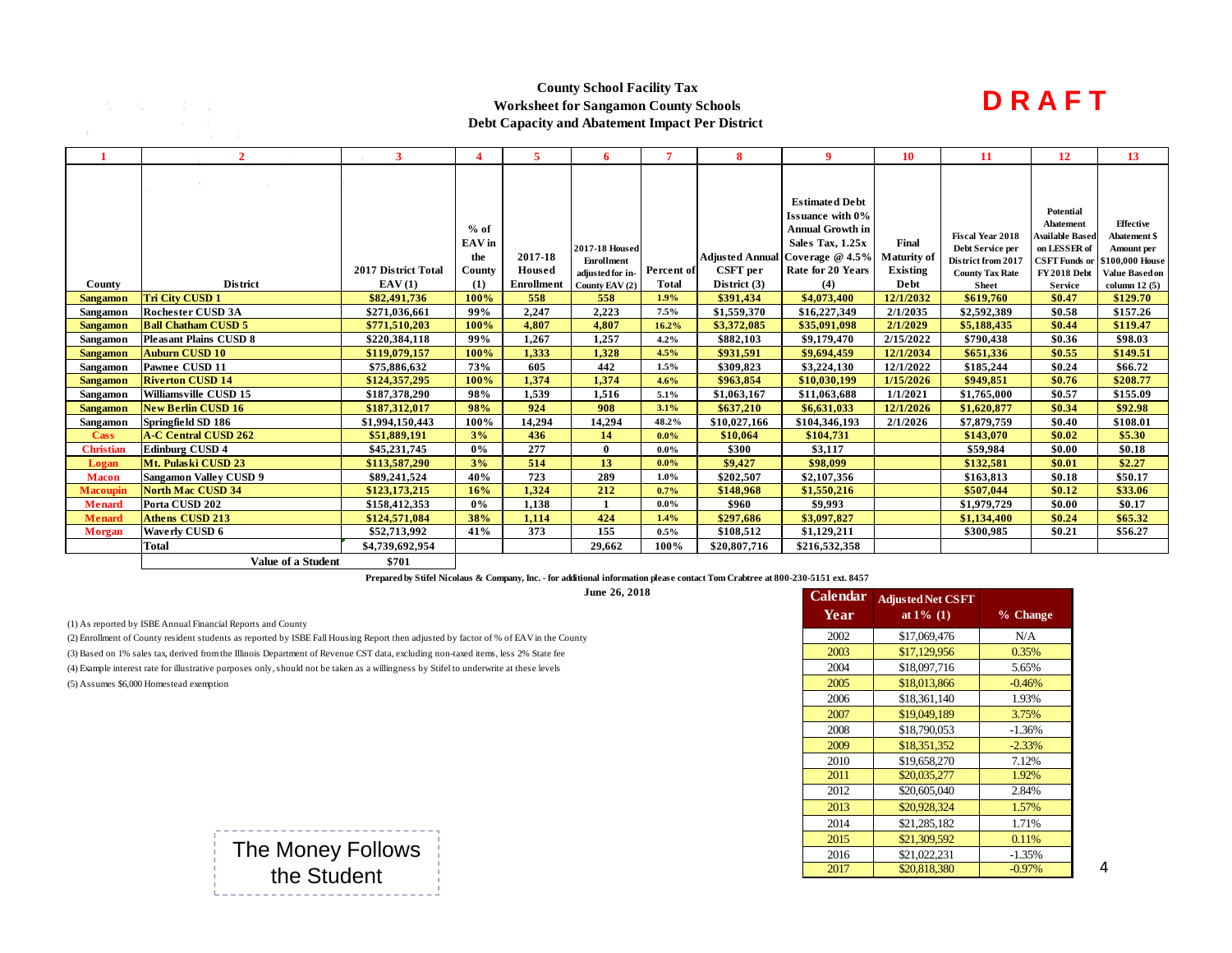# **Example Sales Tax Rates**



| <b>Governmental Unit</b> | <b>Sales Tax Rate</b> |  |  |  |  |
|--------------------------|-----------------------|--|--|--|--|
| Springfield              | 8.75%                 |  |  |  |  |
| Rochester                | 6.25%                 |  |  |  |  |
| Jacksonville *           | 8.00%                 |  |  |  |  |
| Bloomington              | 8.75%                 |  |  |  |  |
| Peoria <sup>*</sup>      | 9.00%                 |  |  |  |  |
| Champaign *              | 9.00%                 |  |  |  |  |
| Decatur <sup>*</sup>     | 9.25%                 |  |  |  |  |
| Galesburg *              | 8.75%                 |  |  |  |  |

\*After passage of CSFT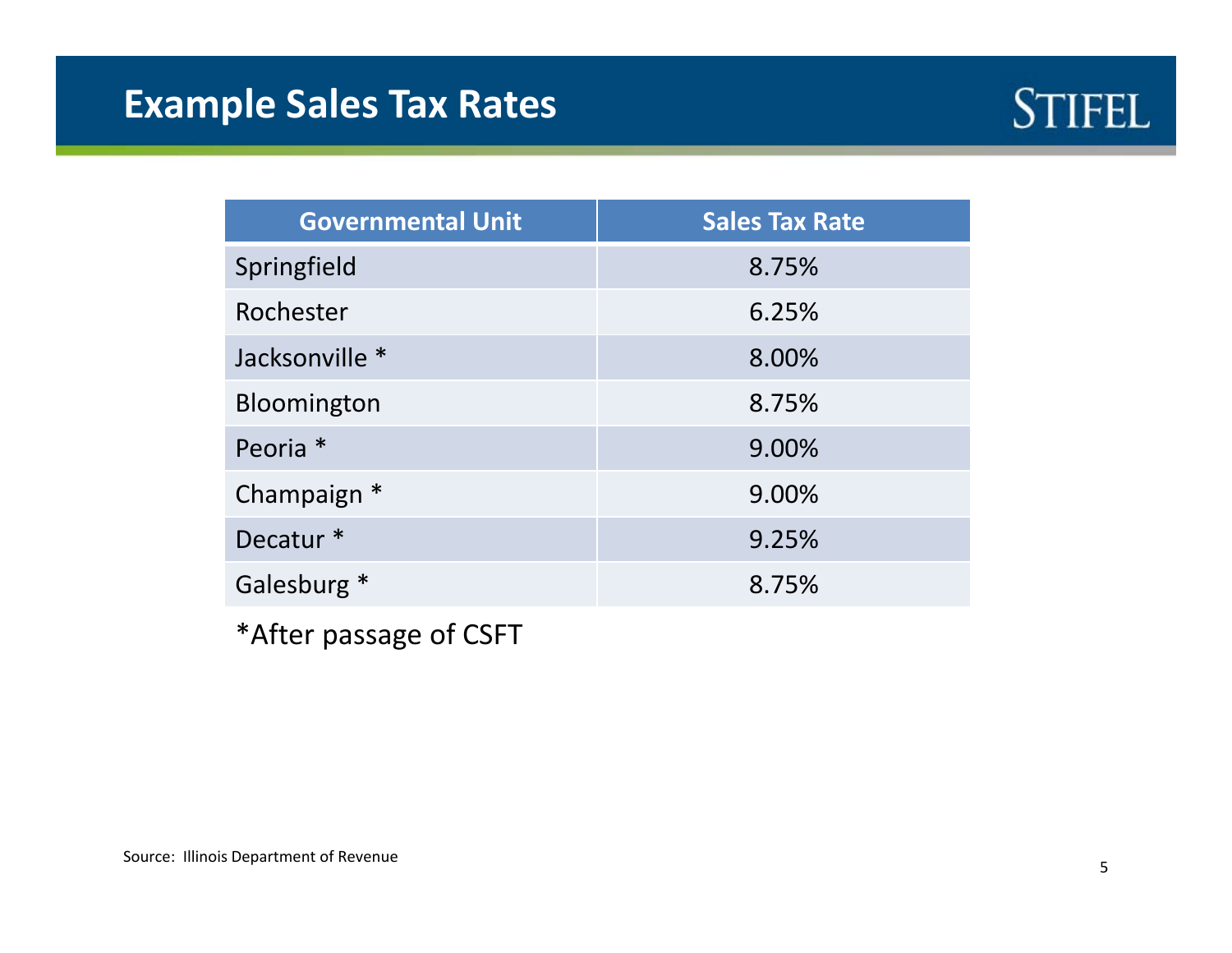

Ballot Language (cannot change):

*Shall <sup>a</sup> retailer's occupation tax and <sup>a</sup> service occupation tax (commonly referred to as <sup>a</sup> "Sales Tax") be imposed in (name of county) at <sup>a</sup> rate of \_\_\_% to be used exclusively for school facility purposes?*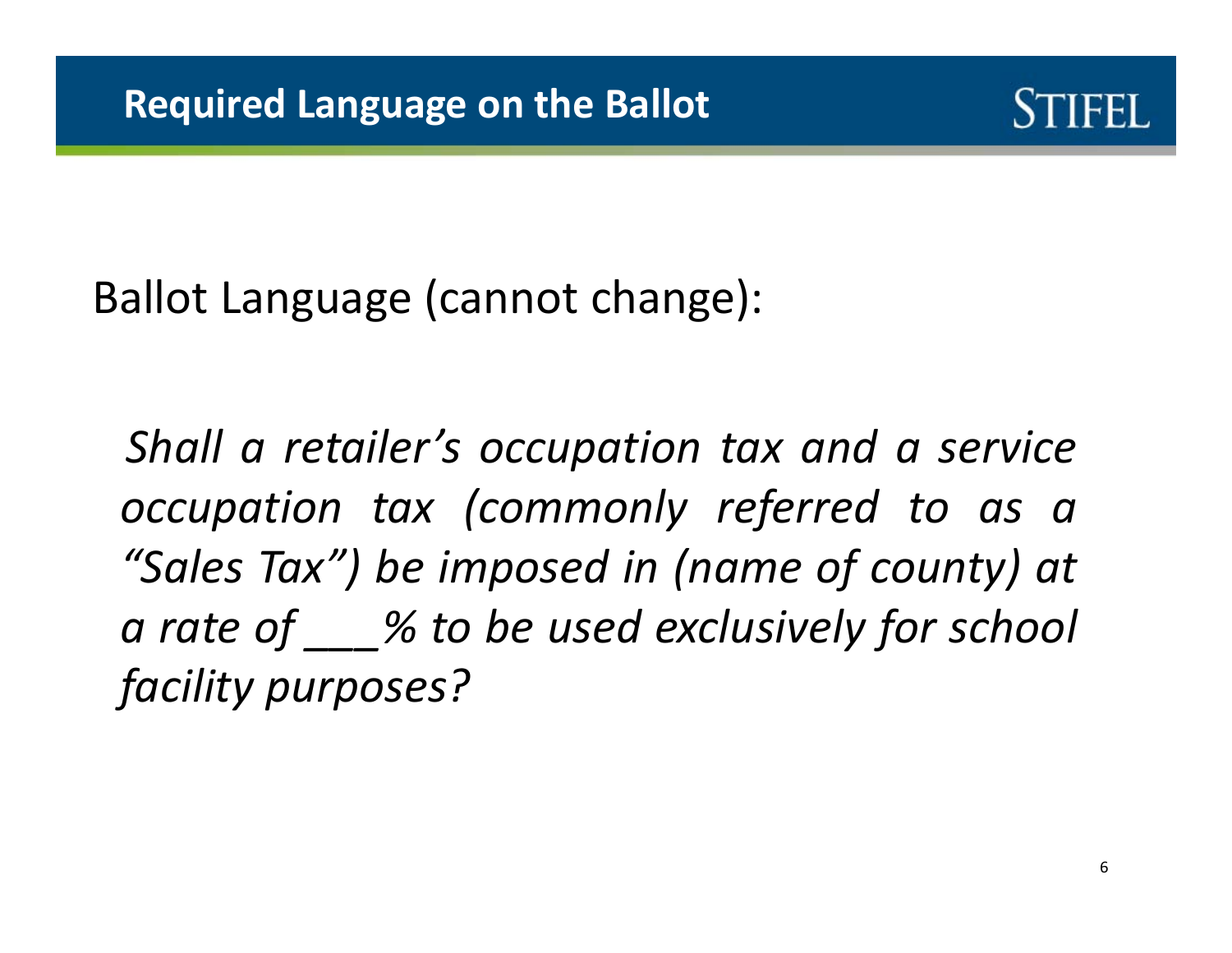# **Distribution of Sales Tax**



Revenues do <u>not</u> flow through the Illinois General Assembly budget process and are not subject to cuts similar to what districts currently experience relating to State Aid.